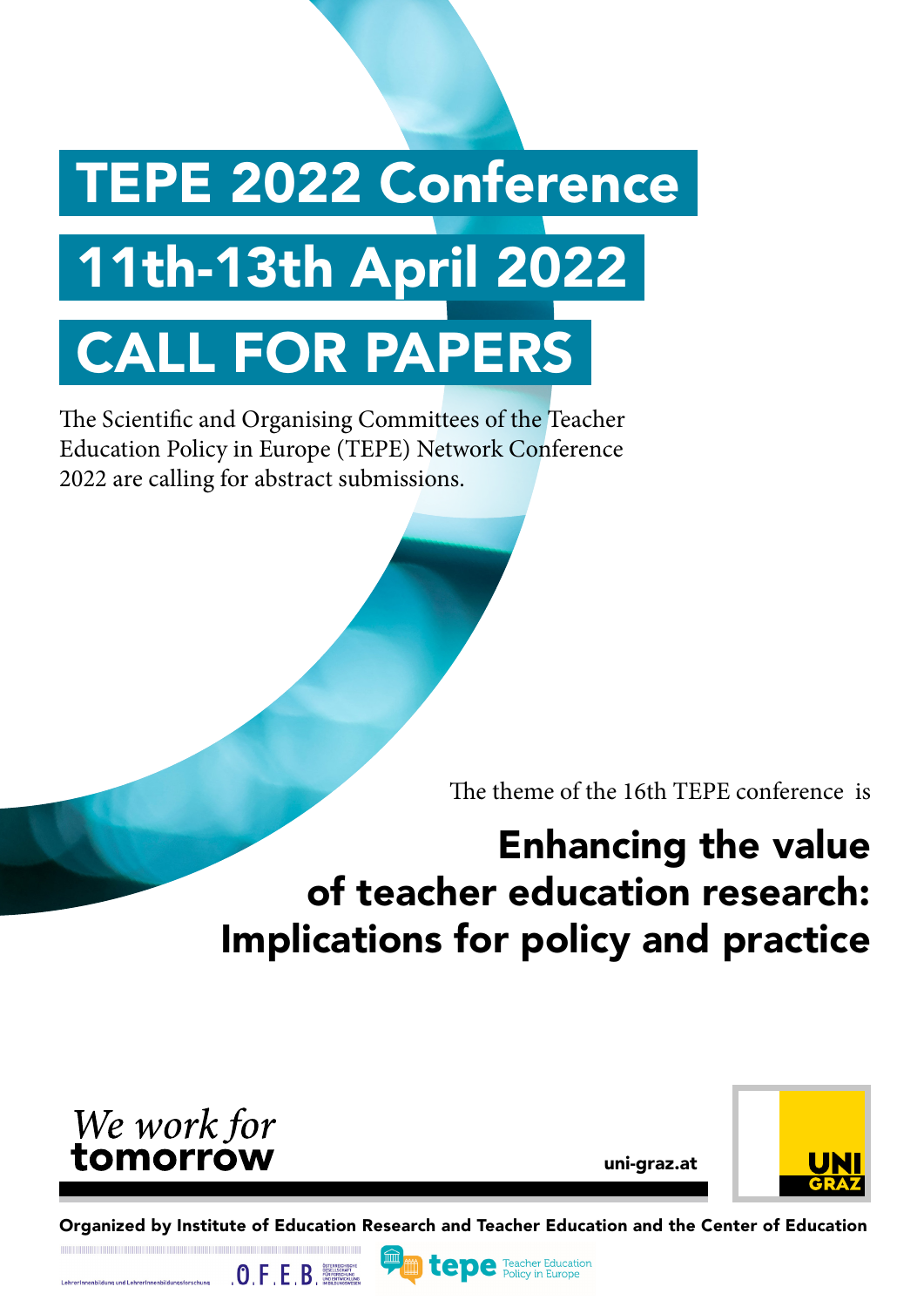# TEPE 2022 Conference CALL FOR PAPERS

The Scientific and Organising Committees of the Teacher Education Policy in Europe (TEPE) Network Conference 2022 are calling for abstract submissions.

The theme of the 2022 TEPE conference provokes us to think about the value of research in and on teacher education by exploring the various dilemmas facing teacher education research and the implications that emerge for policy and practice. Although research in and on teacher education has increased over the past decade, the value of teacher education research continues to be questioned by other academic disciplines, policymakers and even teachers themselves. This is partly because teacher education has not yet found its footing in the landscape of higher education (Zgaga, 2013), while the understanding of what research-based teacher education means often differs between policymakers and teacher educators (Smith, 2015).

To enhance the value of teacher education research, it is crucial to examine the dilemmas inherent to this field. It is for example one thing to speak of research as a segment of the study of future teachers, and another to speak of research as a necessary task for teacher educators. In the first case, we are talking about the value of research in

teacher education, while in the second case about the need to produce research that focuses on the practice of teacher education. When it comes to research on teacher education, another tension that emerges is utilising the variety of research methods available, while also paying attention to interdisciplinarity. Teacher education researchers have often been urged to conduct large-scale and longitudinal studies, or ensure that the small-scale studies are linked in order to systematically develop a knowledge base for the field (Mayer & Oancea, 2021). Without such a knowledge base, the potential of teacher education research to inform policy proves to be minimal (Darling-Hammond, 2016). At the same time, teacher education research should avoid the risk of becoming obsolete for the practice, finding instead meaningful ways to connect with the reality of teacher education institutions.

#### To help us bridge those dilemmas, the conference aims to address a number of deeper questions such as:

What is the purpose of research in teacher education? What is the value of research-based teacher education, and what do we mean preparing teachers as researchers?

- Which are effective ways to produce a knowledge base for teacher education? What is the value of small-scale practitioner-based research and why is it important for teacher education? What kind of indicators we need for standardised monitoring studies and who should be defining them? Which are future research topics relevant for the field?
- • How can teacher education research inform policy? How is policy utilising teacher education research? How is the governance of teacher education influencing research in the specific field?
- What is meaningful research for teacher education practice? How can we design research and curricula that have an optimal impact on the practice of teachers, teacher educators and student teachers? How can we avoid the risk of teacher education research becoming obsolete for the practice?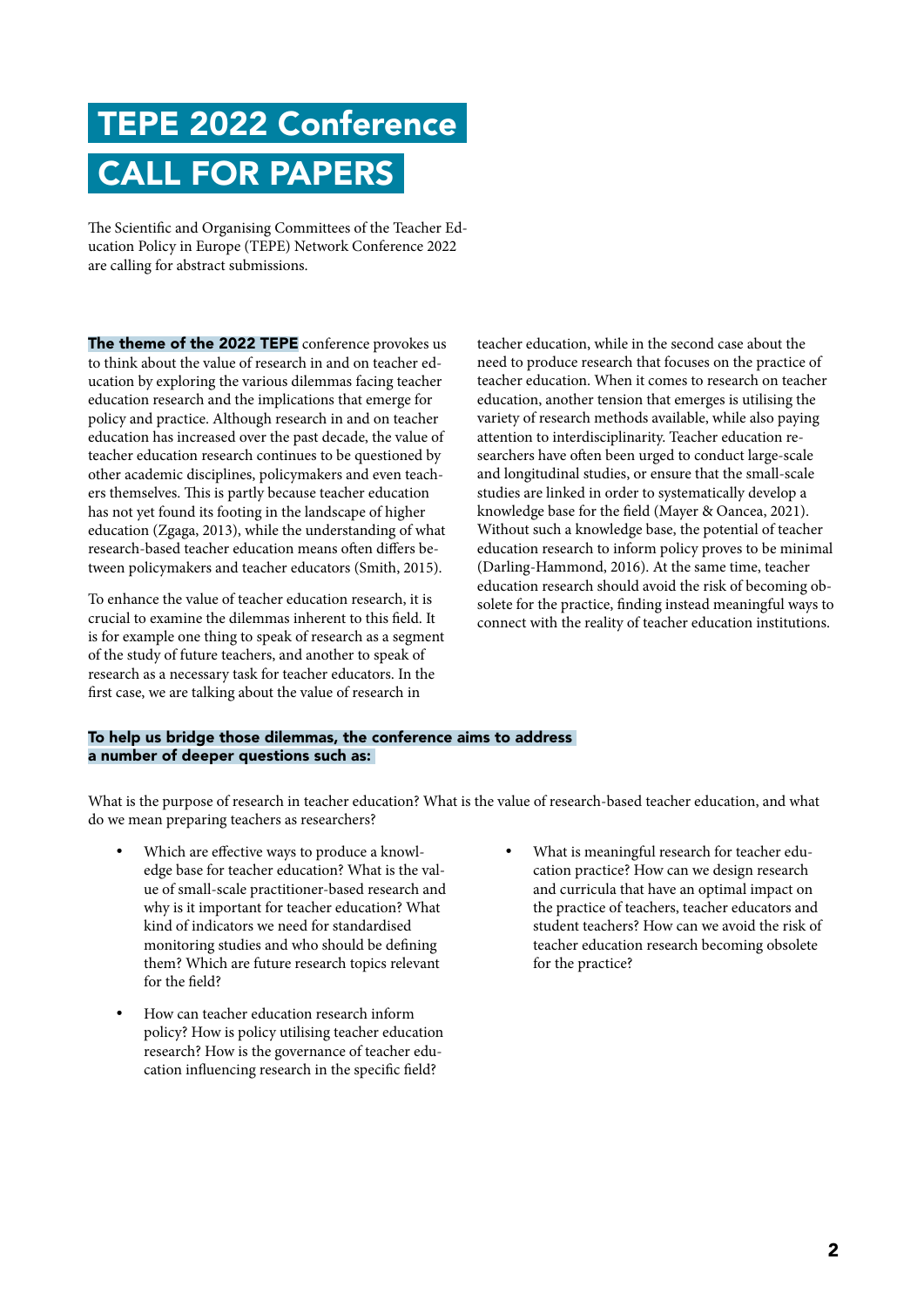We would like to take up and discuss these and similar questions at the 16th Annual Conference of the TEPE Network, which will be organised from 11 to 13 April 2022 by the Institute of Education Research and Teacher Education at the University of Graz, Austria. The event is organised in partnership with the Centre for Teacher Education at the University of Graz and the teacher education section of the Austrian Society for Research and Development in Education. In detail, these questions will be explored through keynote speeches, parallel thematic sessions, panels and working sessions on four main topics, namely:

**Theme 1:** The value of research in teacher education: Research-based teacher education and the role of teachers and teacher educators as researchers.

**Theme 2:** The value of research on teacher education: Innovative approaches in conducting teacher education research at pre-service and in-service levels.

**Theme 3:** Teacher education research and policy: The potential of research to inform and evaluate the impact of policy.

**Theme 4:** Teacher education research and practice: Designing research and curricula that are meaningful for the practice.

We are thus inviting early career and senior researchers in the field of teacher education and related fields to apply for this conference. The organizer is preparing this event as **a physical conference** in Graz. However, if the possibility to meet physically is prevented by the development of the Covid-19 pandemic, the event will be held virtually as an online conference (like the TEPE 2021 conference in Ljubljana).

#### References

- Darling-Hammond, L. (2016). Research on teaching and teacher education and its influences on policy and practice. Educational Researcher, 45(2), 83–91. *https://doi.org/10.3102/0013189X16639597*
- Diane Mayer & Alis Oancea (2021) Teacher education research, policy and practice: finding future research directions. Oxford Review of Education, 47(1), 1-7. DOI: *10.1080/03054985.2021.1853934*
- Smith, K. (2015). The role of research in teacher education. Research in Teacher Education, 5 (2), 43-46. *https://www.uel.ac.uk/sites/default/files/6844.pdf*
- Zgaga, P. (2013). The future of European teacher education in the heavy seas of higher education. Teacher Development, 17(3), 347–361. DOI: *10.1080/13664530.2013.813750*

# Important dates

- Submission of abstracts: 14 January 2022 (Midnight CET)
- Abstract Acceptance Notice: 11 February 2022
- Registration Deadline: 11 March 2022 (Midnight CET)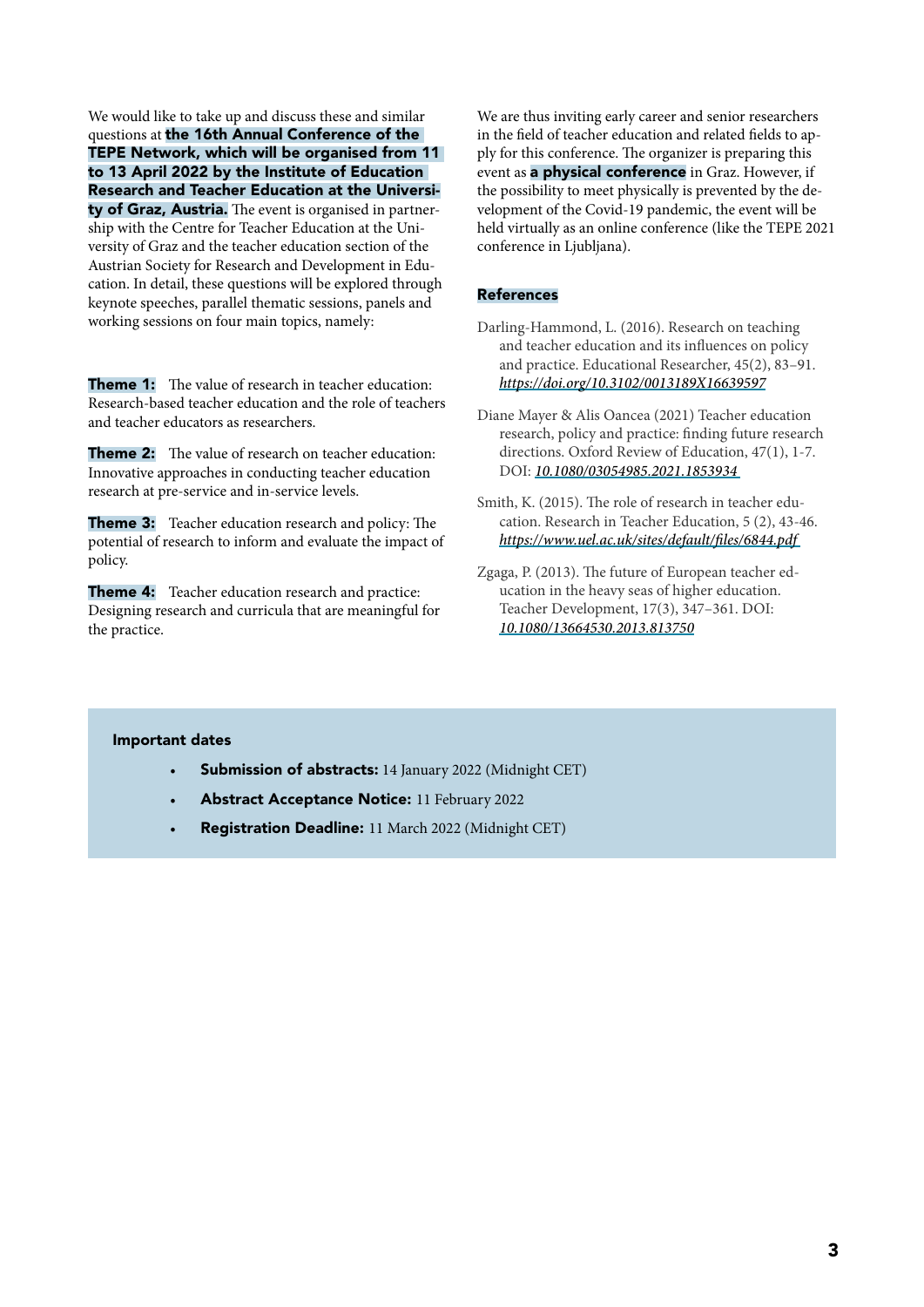# Presentation format

## Paper Presentation (20-25 minutes)

This is the standard presentation format. In an oral paper presentation, the presenter delivers their research to their audience verbally, accompanied by a PowerPoint slideshow. Paper presentations are organised by stream into parallel sessions comprising three or four presentations.

# A poster presentation

A presenter is to use a printed poster pinned to a poster board (B1 format, 900 high, 700 wide) to illustrate key aspects of their research. The presenter engages with interested participants on a one-to-one basis and discusses their research. Presenters are expected to bring the printed posters with them and provide the conference organisers with their posters at the Registration.

# Abstract guidelines

The abstract is a short but concise statement that describes a larger work. The content of the abstract for a paper, a poster or a symposium presentation must comply with the following guidelines:

- The abstract should include a brief introduction on the topic, purpose, method used, main findings or main expected implications and conclusions.
- Where appropriate, the abstract should also include research limitations, practical implications and the main recommendations.
- The abstract should not exceed 300 words and must be based on original research work.

#### Review process and notification of review results

- Authors will usually be informed of accepAuthors will usually be informed of acceptance or rejection within four weeks after submission of the abstract.
- Accepted authors will receive an e-mail informing them about the results.

## Symposium presentations (90 minutes)

Symposium presentations are conceived and organised by individuals who recruit speakers to present papers or participate in panel discussions on a specific topic. Symposium presentations are directed by a chair, involving either three or four presenters and one discussant. The role of the discussant will be to facilitate participation and discussion. Symposium presentations last for 90 minutes and are typically organised as follows:

- **Introduction**
- 3 or 4 paper presentations based on submitted abstracts
- **Discussion**
- Three or four keywords related to the topic should be provided along with abstract.
- For symposia, an introductory abstract that does not exceed 300 words is expected, along with 3 or 4 paper abstracts that do not exceed 300 words each.

The abstracts will be subject to a double-blind peer review. Please do not include your name or affiliation in your abstract. Accepted abstracts will be published in electronic format in the conference proceedings of TEPE 2022 once registration is complete. If your abstract is accepted for presentation at the conference, a notification email will be sent to your registered email address. If you do not receive this e-mail, please contact us at: *tepe2022@ uni-graz.at*

After the Conference, the Organizing Committee will provide the possibility of publishing selected papers in a publication (monograph or journal).